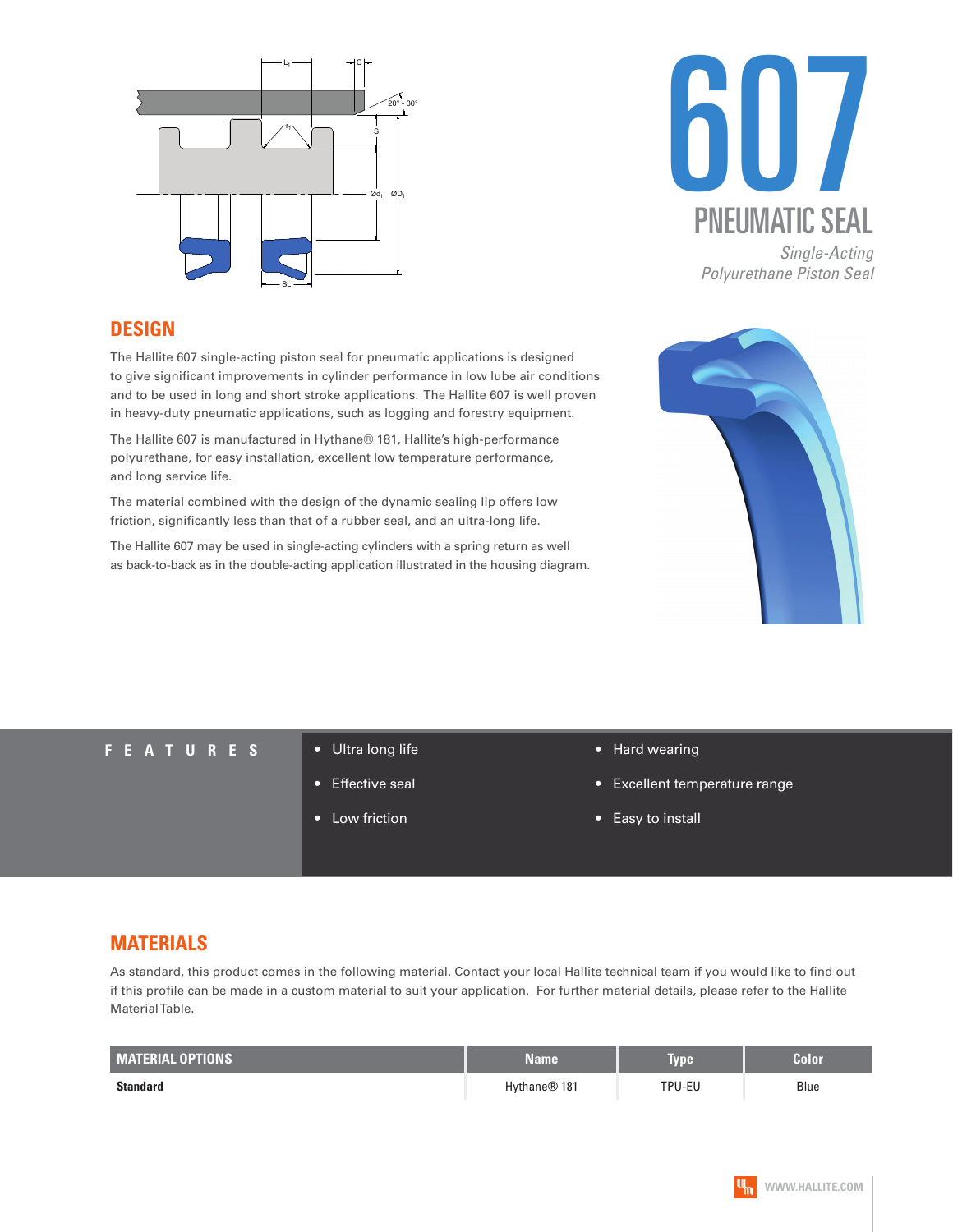**NOTE**

## **TECHNICAL DETAILS**

| <b>OPERATING CONDITIONS</b> | <b>METRIC</b>                    | <b>INCH</b>                      |  |
|-----------------------------|----------------------------------|----------------------------------|--|
| <b>Maximum Speed</b>        | $1.0$ m/sec                      | $3.0$ ft/sec                     |  |
| <b>Temperature Range</b>    | $-45^{\circ}$ C +80 $^{\circ}$ C | $-50^{\circ}$ F $+180^{\circ}$ F |  |
| <b>Maximum Pressure</b>     | 16 bar                           | $230$ psi                        |  |

Data given are maximum values and can apply depending on specific application. Maximum ratings of temperature, pressure, or operating speeds are dependent on fluid medium, surface, gap value, and other variables such as dynamic or static service. Maximum values are not intended for use together at the same time, e.g. max temperature and max pressure. Please contact your Hallite technical representative for application support.

| <b>SURFACE ROUGHNESS</b>                    | umRa               | µmRz              | <b>umRt</b>       | uinRa            | <b>uinRz</b>     | uinRt     |
|---------------------------------------------|--------------------|-------------------|-------------------|------------------|------------------|-----------|
| <b>Dynamic Sealing Face ØD</b> <sub>1</sub> | $0.1 - 0.4$        | 1.6 max           | 4 max             | $4 - 16$         | $63 \text{ max}$ | $157$ max |
| <b>Static Sealing Face Ød,</b>              | 1.6 <sub>max</sub> | $6.3 \text{ max}$ | 10 <sub>max</sub> | $63 \text{ max}$ | $250$ max        | 394 max   |
| <b>Static Housing Faces L.</b>              | $3.2$ max          | 10 <sub>max</sub> | $16$ max          | $125$ max        | 394 max          | $630$ max |

| <b>CHAMFERS &amp; RADII</b>      |       |       |       |       |       |
|----------------------------------|-------|-------|-------|-------|-------|
| Groove Section $\leq$ S mm       | 4.00  | 5.00  | 7.50  |       |       |
| <b>Min Chamfer C mm</b>          | 3.00  | 3.50  | 5.00  |       |       |
| Max Fillet Rad r <sub>1</sub> mm | 0.20  | 0.40  | 0.80  |       |       |
| Groove Section $\leq$ S in       | 0.125 | 0.187 | 0.250 | 0.312 | 0.375 |
| <b>Min Chamfer C in</b>          | 0.093 | 0.093 | 0.125 | 0.156 | 0.187 |
| Max Fillet Rad r <sub>1</sub> in | 0.008 | 0.008 | 0.016 | 0.016 | 0.032 |

| <b>TOLERANCES</b> | $\mathbf{0}$ <sub>1</sub> | Ød-              |              |
|-------------------|---------------------------|------------------|--------------|
| mm                | H <sub>11</sub>           | is <sub>11</sub> | $+0.25 - 0$  |
| in                | H <sub>11</sub>           | is 11            | $+0.010 - 0$ |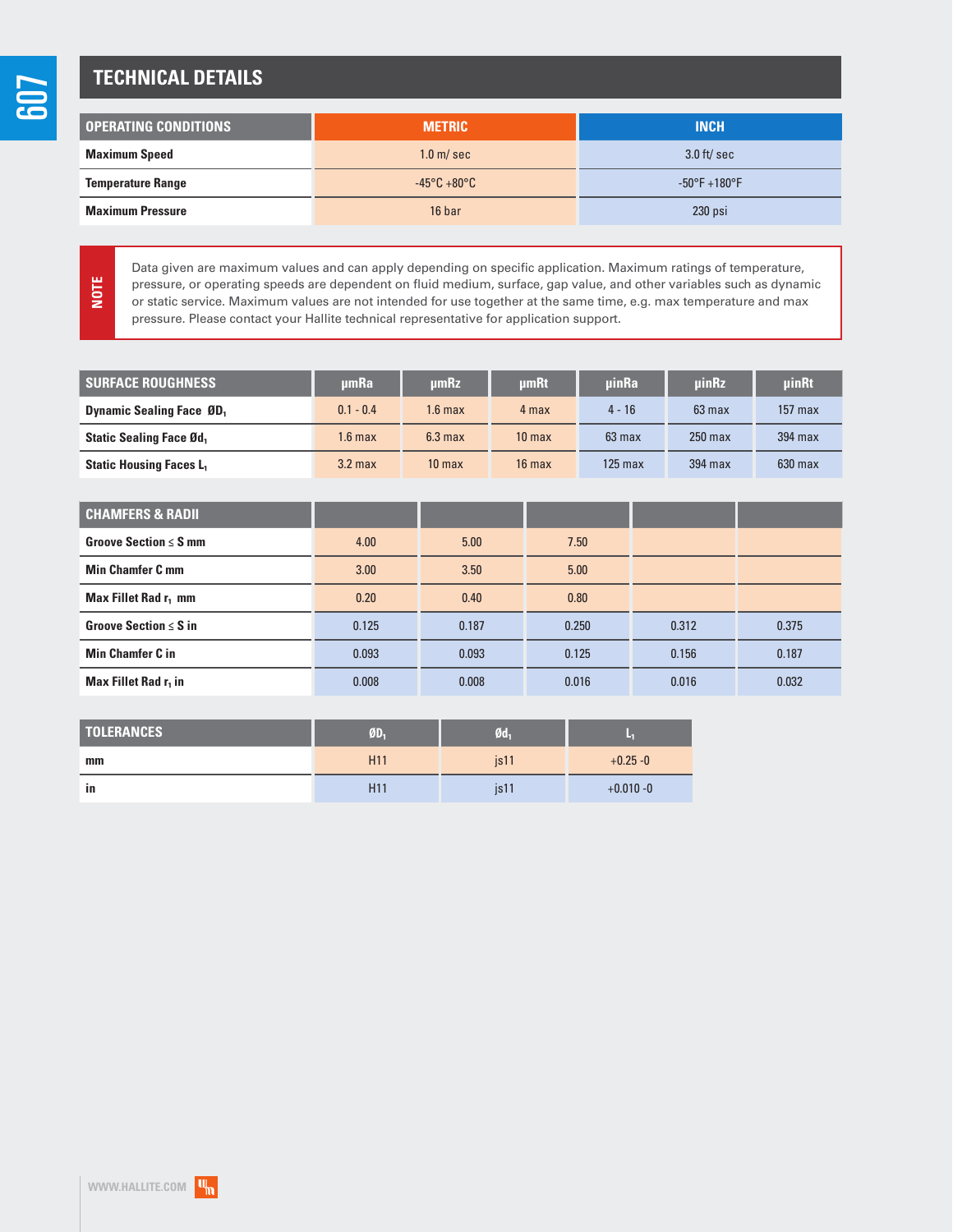



## **PART NUMBER RANGE**

|        |            |                   | <b>INCH</b> |           |                         |             |
|--------|------------|-------------------|-------------|-----------|-------------------------|-------------|
| $ØD_1$ | <b>TOL</b> | $\mathfrak{gd}_1$ | <b>TOL</b>  | <b>SL</b> | $\mathsf{L}_\mathsf{I}$ | <b>PART</b> |
|        | <b>H11</b> |                   | js11        |           | $+0.010 - 0$            | No.         |
| 1.500  | $+0.006$   | 1.187             | $+0.003$    | 0.156     | 0.172                   | 4517800     |
|        | 0.000      |                   | $-0.003$    |           |                         |             |
| 1.500  | $+0.006$   | 1.250             | $+0.003$    | 0.125     | 0.138                   | 4517900     |
|        | 0.000      |                   | $-0.003$    |           |                         |             |
| 1.625  | $+0.006$   | 1.250             | $+0.003$    | 0.187     | 0.218                   | 4591700     |
|        | 0.000      |                   | $-0.003$    |           |                         |             |
| 2.000  | $+0.007$   | 1.625             | $+0.003$    | 0.187     | 0.218                   | 4591800     |
|        | 0.000      |                   | $-0.003$    |           |                         |             |
| 2.000  | $+0.007$   | 1.750             | $+0.003$    | 0.125     | 0.138                   | 4518000     |
|        | 0.000      |                   | $-0.003$    |           |                         |             |
| 2.500  | $+0.007$   | 2.125             | $+0.004$    | 0.187     | 0.207                   | 4518100     |
|        | 0.000      |                   | $-0.004$    |           |                         |             |
| 3.000  | $+0.007$   | 2.375             | $+0.004$    | 0.312     | 0.344                   | 4419400     |
|        | 0.000      |                   | $-0.004$    |           |                         |             |
| 3.000  | $+0.007$   | 2.500             | $+0.004$    | 0.250     | 0.275                   | 4518200     |
|        | 0.000      |                   | $-0.004$    |           |                         |             |
| 3.250  | $+0.009$   | 2.750             | $+0.004$    | 0.250     | 0.275                   | 4518300     |
|        | 0.000      |                   | $-0.004$    |           |                         |             |
| 3.250  | $+0.009$   | 2.812             | $+0.004$    | 0.225     | 0.250                   | 4591900     |
|        | 0.000      |                   | $-0.004$    |           |                         |             |
| 4.000  | $+0.009$   | 3.250             | $+0.004$    | 0.375     | 0.413                   | 4447700     |
|        | 0.000      |                   | $-0.004$    |           |                         |             |
| 4.000  | $+0.009$   | 3.500             | $+0.004$    | 0.250     | 0.275                   | 4518400     |
|        | 0.000      |                   | $-0.004$    |           |                         |             |
| 5.000  | $+0.010$   | 4.250             | $+0.004$    | 0.375     | 0.413                   | 4447800     |
|        | 0.000      |                   | $-0.004$    |           |                         |             |
| 5.000  | $+0.010$   | 4.500             | $+0.004$    | 0.250     | 0.275                   | 4560200     |
|        | 0.000      |                   | $-0.004$    |           |                         |             |
| 6.000  | $+0.010$   | 5.125             | $+0.005$    | 0.437     | 0.480                   | 4420500     |
|        | 0.000      |                   | $-0.005$    |           |                         |             |
| 6.000  | $+0.010$   | 5.375             | $+0.005$    | 0.312     | 0.344                   | 4518500     |
|        | 0.000      |                   | $-0.005$    |           |                         |             |
| 6.000  | $+0.010$   | 5.500             | $+0.005$    | 0.250     | 0.275                   | 4518600     |
|        | 0.000      |                   | $-0.005$    |           |                         |             |